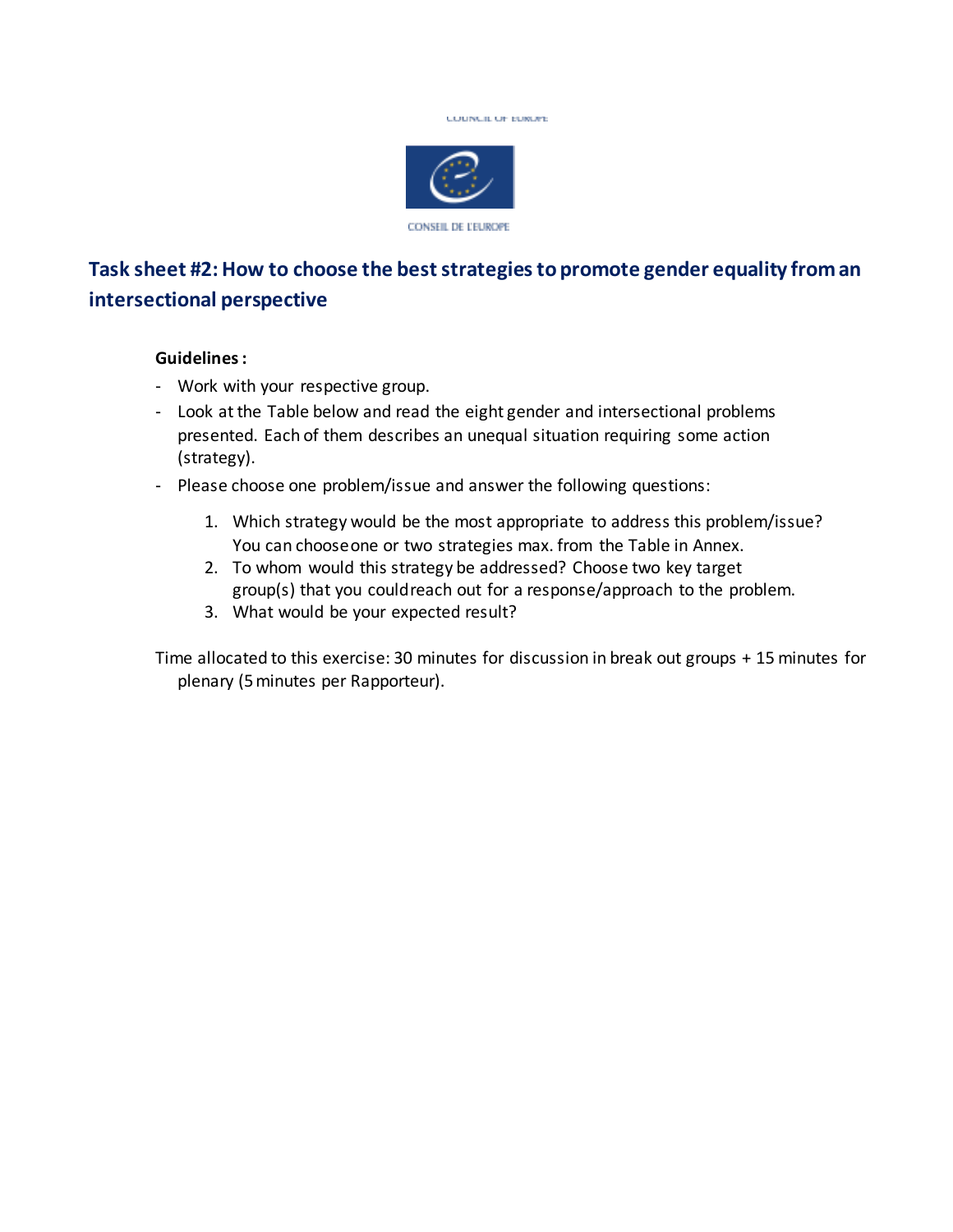## **Gender/ Intersectional Issues/Problems**

Gender/Intersectional issue 1: Despite progress in implementation of laws, Roma women and men and their children are still denied theirrightto adequate housing, education, among others. Violence againstthem is met with impunity and there is lack of awareness/willingness at institutional level (police, courts, lawyers) and prejudice/biasamong the population.

Gender/Intersectional issue 2: In Member States, a majority of women are well educated but they remain underrepresented at high positions in the labour market due to unpaid domestic work burdens and family responsibilities, leaving less time and energy for paid economic activities (productive side of the economy).

Gender/Intersectional Issue 3: Women and Youth from so called vulnerable groups received training and have been empowered for political participation at local level; however, local authorities are unwilling to share decision making power in the municipalities with them.

Gender/Intersectional issue 4: Violence against women is the most frequent violation of human rights in the country but it remains underreported and is not a political priority ofthe government. Levelof impunity remains high.

Gender/Intersectional issue 5: Sexist and stereotyping images/language in the media are widespread in the country, and this is reflected sometimes in programmes and projects.

Gender/Intersectional issue 6: In many Member States, citizens' confidence and trust in the actions/decisions of public officials and institutions (including Parliaments) is very low. Moreover, a majority of women and persons from minority groups do not feel their proposals have been heard and complain that they have not been included in decision-making processes. In short, they do not feel represented.

Gender/Intersectional issue 7: Social polarisation has increased in some European countries, leading to a backlash in women's rights (sexual and reproductive, economic, political, social). Innovative activities to promote gender equality in education fordemocratic citizenship and human rights are urgently needed.

Gender/Intersectional issue 8: Despite legal advances, humiliating anti-doping practices for women athletes when they perform"too well" forbeing awoman have persisted**.**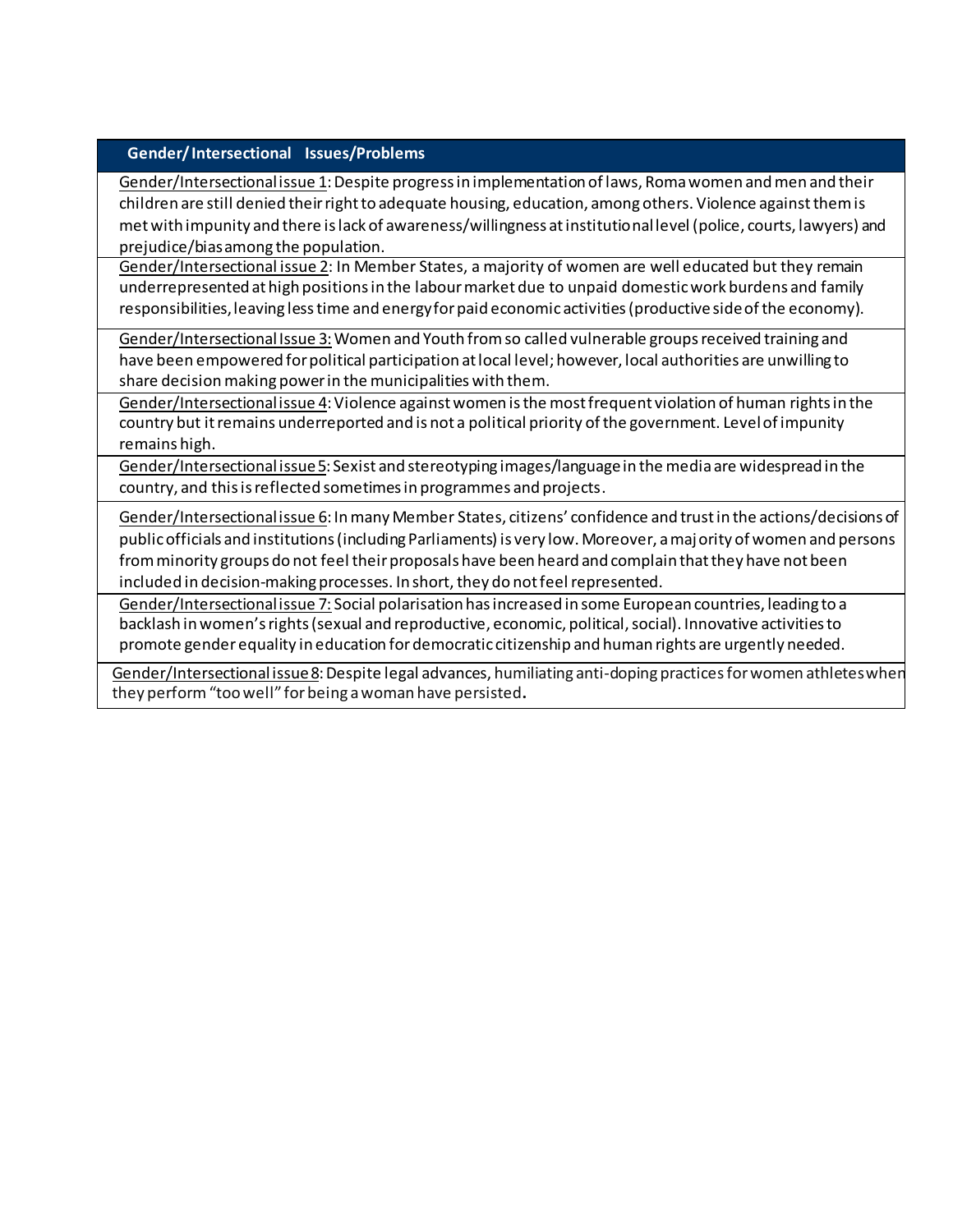## **Annex: Description of strategies - How to choose the best strategies to promote gender equality through an intersectional approach**

The aim of thistool is to *review* some strategiesto promote gender equality, the results expected with each of these strategies, activities that could help you achievethese results, and examples where aspecific strategy can be useful.

| 1. Equal Opportunities                                    | Reduced gender gaps/wage             | Actions to ensure equal chances                         | Useful strategy when gender-              |
|-----------------------------------------------------------|--------------------------------------|---------------------------------------------------------|-------------------------------------------|
| /Treatment                                                | gaps                                 | for men and women, boys and                             | discrimination hampers equal access to    |
| Refers to formal provisions to                            | Equal access to decent work          | girls in all their diversity                            | the education system                      |
| guarantee that no                                         | conditions                           | Application of gender equality                          | employment                                |
| discrimination willbe applied                             | Legislation/Polices are reviewed to  | target indicators and pro-active                        | vocational training                       |
| and to ensure equal                                       | tackle gender-bias and or            | monitoring of the process of                            | decision-making levels of state andnon-   |
| treatment and opportunities                               | intersectional discrimination.       | reducing the gender gap                                 | state actors                              |
| regardless of sex, race,<br>ethnicity, physical condition | Only professional qualifications are | Human resource                                          |                                           |
| or                                                        | judged regardless of gender, age,    | managementbased on equal                                |                                           |
| other.                                                    | race/ethnicity.                      | opportunities policy                                    |                                           |
| 2. Capacity-building on                                   | Strengthenedcore competences to      | Genderand                                               | With public institutions,                 |
| <b>Gender Equality and Social</b>                         | address gender/ intersectional       | intersectionality training and                          | Ministries, public and non-state          |
| <b>Inclusion</b>                                          | issues                               | curriculum development.                                 | actors, etc.                              |
| Refers to the development                                 | Increased gender/intersectional      | Gender and diversity audits<br>$\overline{\phantom{a}}$ | - Supporting officials and other relevant |
| and strengthening of the                                  | expertise to understand and          | Gender responsive<br>$\overline{\phantom{a}}$           | actors to implement                       |
| capacities of institutions,                               | recognise women's and men's          | Institutional change.                                   | commitments (including                    |
| officials, decision-makers so                             | multiple roles in the area.          | Exchanges, study visits,                                | normative and legal frameworks)           |
| that they can integrate                                   | Gender-responsive and rights-        | sharing of good practices                               | related to gender equality and            |
| gender/intersectional issues                              | based governance.                    | (for ex. in gender-                                     | human rights of women and girls           |
| systematically.                                           | -Increases in participatory          | responsive governance,                                  | and persons from so-called                |
|                                                           | democracy (at macro and micro        | etc).                                                   | minorities, vulnerable groups             |
|                                                           | level).                              |                                                         |                                           |
|                                                           |                                      |                                                         | (intersectional dimension).               |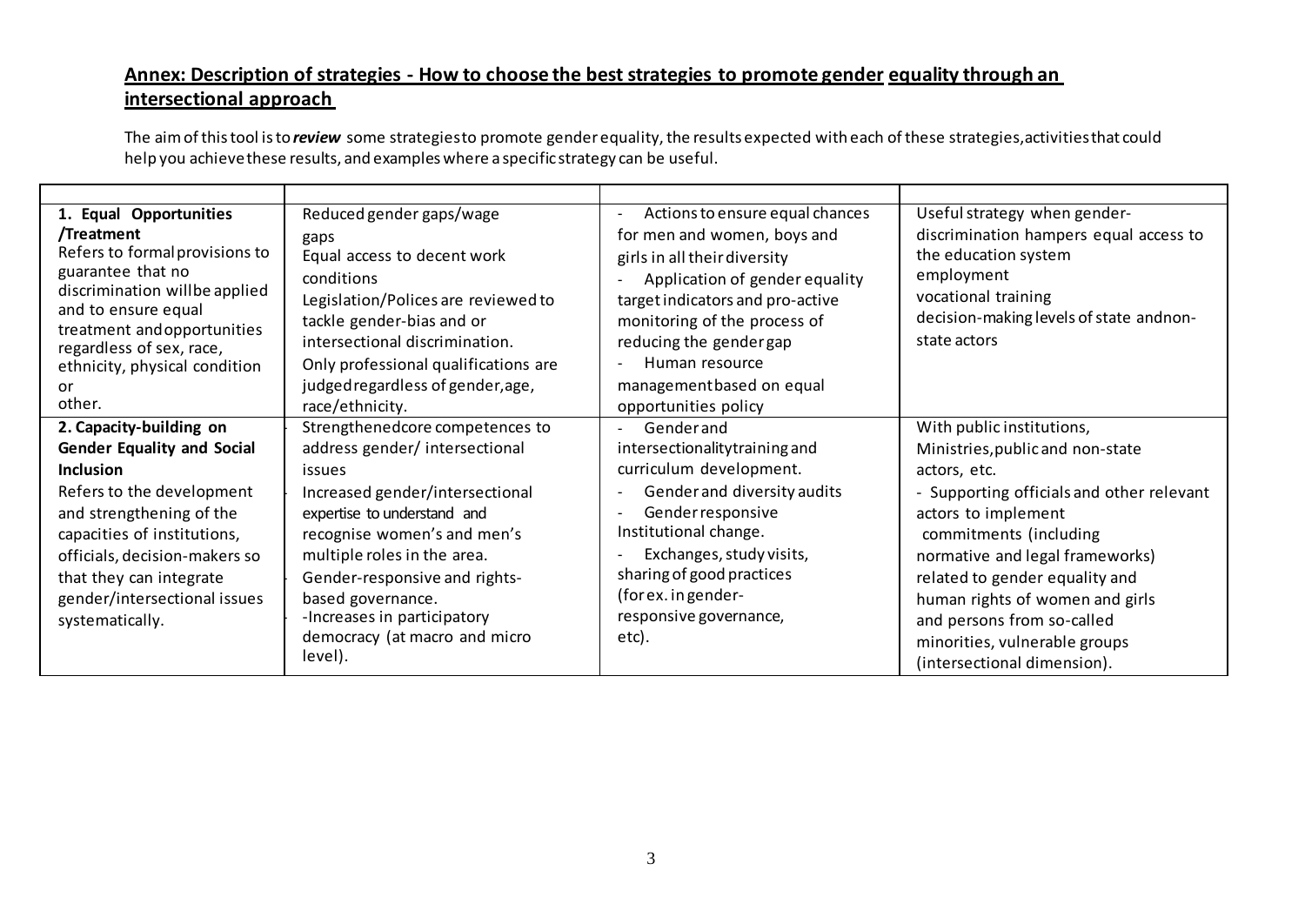| 3. National Women's            | Implementation at national level of    | Givingfollow-upto<br>$\blacksquare$     | -At governmental level where a specific   |
|--------------------------------|----------------------------------------|-----------------------------------------|-------------------------------------------|
| <b>Agencies and or Gender</b>  | equal rights and gender equality goals | internationalcommitments on             | authority (which can be a Ministry, a     |
| <b>Equality Units</b>          | and targets as established innational, | gender issuesand women's rights,        | Secretariat, a Department, a Board or     |
| /Entities                      | regional and international legal       | such as CEDAW, Cairo ICPD,              | an Institution) is responsible for        |
| Special authority to           | frameworks and political               | Beijing Platform for Action (PfA)       | coordinating the national commitments     |
| coordinate gender and          | commitments                            | and SDGs, Istanbul Convention.          | to women's rights, women's                |
| women's issues, frequently     | Building a common culture on           | promote and boost policies for          | empowerment and gender equality.          |
| composed of representatives    | gender equality between the            | the advancement of women and            | -Useful to get an independent GE body     |
| of both governmental and       | different stakeholders                 | gender equality in all areas of all     | to assess the GE policies at the national |
| non-governmental               | Impetus and support for Gender         | ministries and at all political levels. | level.                                    |
| Institutions.                  | Mainstreaming.                         |                                         |                                           |
| 4. Temporary specialmeasures   |                                        | Establishing gender quotas by           | In politics to increase women's           |
| Strategy based on the          | Equality of opportunity and            | for<br>women's<br>political<br>law      | participation in parliament, in political |
| international legal provision  | treatment of women and men inthe       | participation in parliament, in         | parties, in national and local decision   |
| of CEDAW, article 4:           | political, economic, social, cultural, | government, or in local authorities     | making, in private sector, Governmental   |
| "Adoption by States Parties of | civil or any other field.              | Voluntarily introduction                | bodies                                    |
| temporary special measures     | Action Plans designed by state         | ofgender quotas by political            |                                           |
| aimed at accelerating de       | actors and non-state actors to         | parties.                                | To apply in situations where women and    |
| facto equality between men     | favour women temporarily in            | <b>Implementation of Action Plans</b>   | other intersectionally discriminates      |
| and women shall not be         | order to accelerate the process of     | for Affirmative Action, Positive        | groups are excluded from social,          |
| considered discrimination as   | correcting gender disparities.         | Action, or Quota systems at sector      | economic and political participation and  |
| defined in the present         |                                        | level (e.g. in the educationsystem)     | decision-making.                          |
| Convention, but shall in no    |                                        | or at organizational level(in the       |                                           |
| way entail as a consequence    |                                        | project, in the company, in the         |                                           |
| the maintenance of unequal     |                                        | Ministry, etc.)                         |                                           |
| or separate standards; these   |                                        |                                         |                                           |
| measures shall be              |                                        |                                         |                                           |
| discontinued when the          |                                        |                                         |                                           |
| objectives of equality of      |                                        |                                         |                                           |
| opportunity and treatment      |                                        |                                         |                                           |
| have been achieved."           |                                        |                                         |                                           |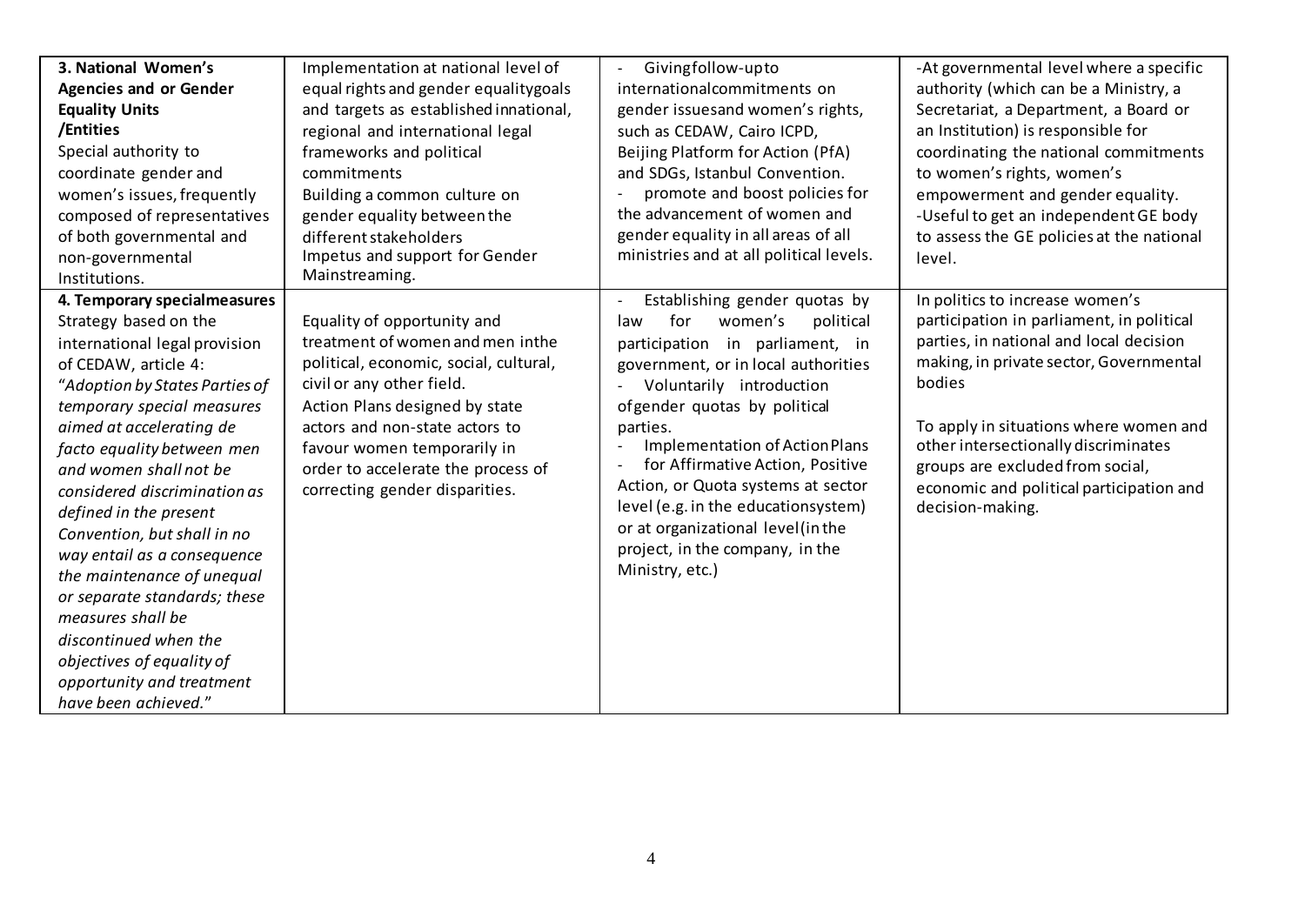| 4.a. Specific actions to       | Ending violations of women's         | Examples, but they should be tailor                             | Useful in cases of:                        |
|--------------------------------|--------------------------------------|-----------------------------------------------------------------|--------------------------------------------|
| enhance gender equality        | human rights                         | made to specific groups:                                        | violations of women's human rights,        |
| Target groups of specific      | Addressing specific cases of gender  | media/awareness raising                                         | gender-based violence, otherforms of       |
| actions can be men or          | inequality or violations of women's  | campaigns and other specific                                    | violence (ex. cyber violence, hate speech, |
| women or both. Specific        | human rights, which cannot be        | actions to prevent and protect                                  | sexual harassment, etc)                    |
| actions are tailored to each   | addressed effectively with one of    | affected groups and or                                          | Trafficking, exploitation and sex-slavery  |
| specific situation and can     | the previously mentioned             | individuals;                                                    | of women and girls                         |
| include any combination of     | strategies.                          | advocacy work to raise                                          |                                            |
| strategies such as: temporary  | Redressing serious                   | awareness among decision-                                       |                                            |
| special measures, capacity-    | inequalities/human rights abuses     | makers (shifting mindsets,                                      |                                            |
| building, advocacy, awareness  | including those endured by           | tackling (un)conscious                                          |                                            |
| campaigns, or policy/political | intersectionally discriminated       | gender/racial/ethnic/class bias,                                |                                            |
| dialogues.                     | groups (Roma, migrants, vulnerable   | etc.                                                            |                                            |
|                                | youth, persons with disability, etc) |                                                                 |                                            |
|                                | Increased awareness of specific      |                                                                 |                                            |
|                                |                                      |                                                                 |                                            |
|                                | target groups (men and/or women)     |                                                                 |                                            |
|                                | about their role in respecting and   |                                                                 |                                            |
|                                | promoting women's human rights.      |                                                                 |                                            |
| 5. Gender mainstreaming        | Responding to the practical and      | Conducting a gender analysis<br>$\blacksquare$                  | In all Areas/sectors, for all target       |
| Refers to the process of       | strategic needs of both men and      | (access to and control overresources                            | groups at all levels of Legal policy       |
| assessing the implications for | women                                | and assets, gender discrimination in                            | design/implementation/enforcement.         |
| women and men of any           | Reduction of gender gaps in          | laws and by-laws, political                                     | <b>Attention:</b> Gender mainstreaming     |
| planned action, legislation,   | legislation, policies,               | commitments togender equality,                                  | does not replace                           |
| policies or programmes, in     | Recommendations and Standards.       | stereotypes and gender norms that                               | - specific actions for women orfor men     |
| any area and at all levels in  | Ensure that men and women are        | (re) produce social inequalities)                               | from minorities or vulnerable groups.      |
| order to enhance gender        | equally favoured and benefited by    | anticipating impact: how will the                               |                                            |
| equality so that women and     | policies, programmes and projects.   | law/policy address existing                                     |                                            |
| men benefit equally, and       |                                      | inequalities and enhance gender                                 |                                            |
| inequality is not perpetuated  |                                      | equality?                                                       |                                            |
| un 1995).                      |                                      | Collection of disaggregated data<br>on men's and women's status |                                            |
|                                |                                      | (intersectional dis).                                           |                                            |